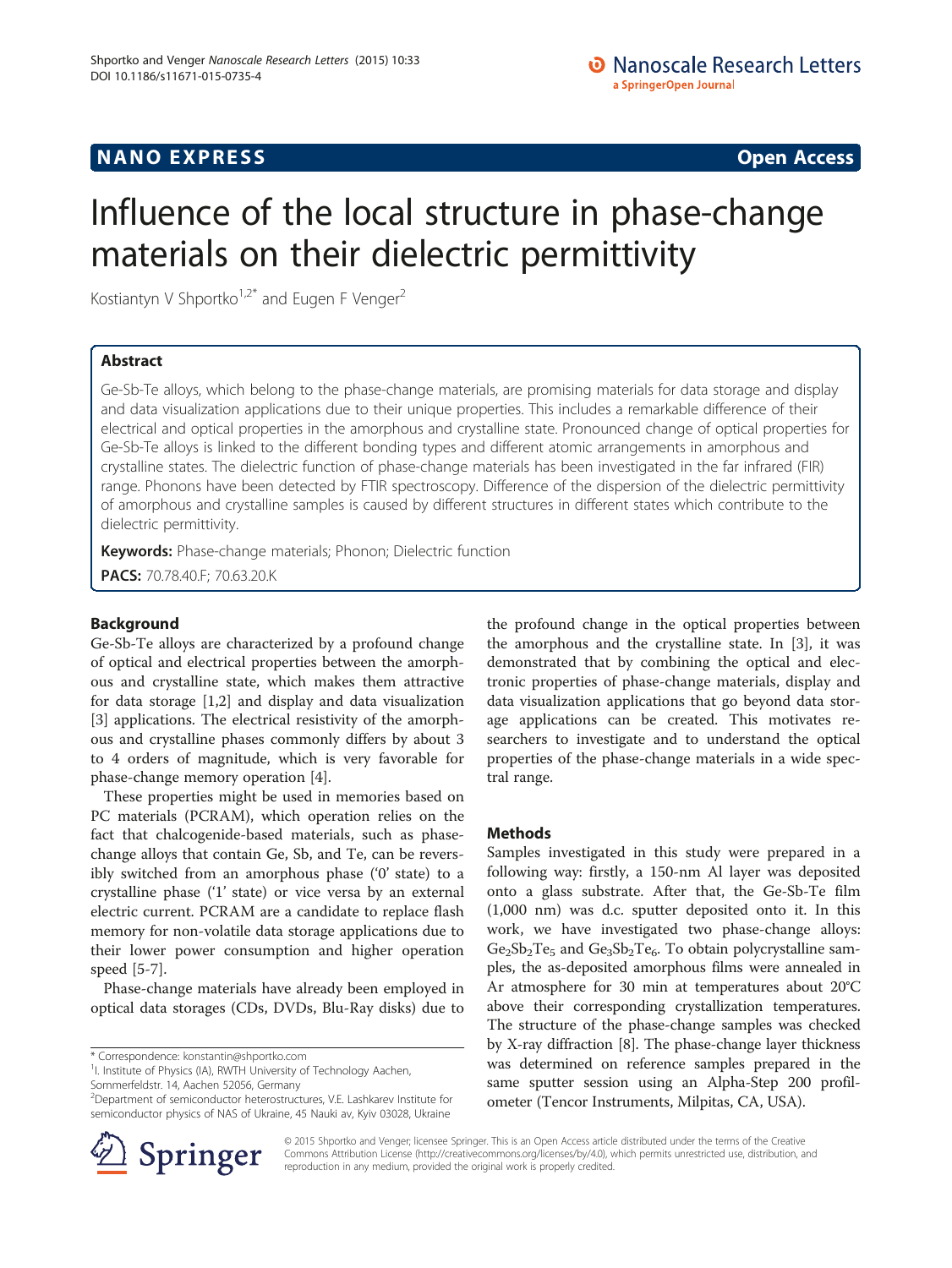<span id="page-1-0"></span>IR reflectance spectra were measured at room temperature in the range from 50 to 650 cm<sup>-1</sup>, using a Bruker IFS 66v/s spectrometer with a Hg lamp (Bruker Optics, Ettlingen, Germany) as the radiation source employing a resolution of 1 cm−<sup>1</sup> . Two hundred fifty-six scans were collected in each experiment. A gold mirror (300 nm thick layer of gold, deposited on glass) with a reflectance of 0.99 in the IR served as a reference for the measurements. To normalize the data, the IR reflectance spectra of the reference and the sample were measured subsequently. After dividing the sample's spectrum by the reference, the final spectrum was obtained. The relative measurement error for the reflectance is 0.2% in the measured wavelength range.

Experimental reflectance spectra were analyzed using the SCOUT software. The model of the dielectric function  $\varepsilon(\nu)$  used is composed of the following parts: a constant, which is responsible for the polarizability in the higher energy range, a Drude contribution for free charge carriers (in the case of the crystalline samples), and a sum of Kim oscillators to describe the contribution of the IR-active phonons [\[9,10\]](#page-3-0).

#### Results and discussion

In the non-phase change covalently bonded semiconductor materials [\[11,12](#page-3-0)], the short-range order in the amorphous state is essentially the same as in the crystalline state. This we can illustrate on the example of nonphase-change material AgInTe<sub>2</sub>. Figure 1 presents the dispersion of the dielectric permittivity of  $AgInTe<sub>2</sub>$  in the reststrahlen. Curves 1 and 2 correspond to the real and imaginary parts of the dielectric function of the amorphous  $AgInTe<sub>2</sub>$ , and curves 3 and 4 are the real and imaginary parts of the dielectric function of the crystalline AgInTe<sub>2</sub>. Both curves 2 and 4 show two phonon peaks at around 136 and 166 cm−<sup>1</sup> . Peaks of curve 2 are lower and wider, since the amorphous state lacks a



long-range order of crystalline state. The peaks are placed almost at the same wavenumbers as those in curve 4, because the amorphous state has the same local arrangement as crystal. Short-range order is controlled by a chemical bond, and for  $AgInTe<sub>2</sub>$ , it does not change upon transition between amorphous and crystalline state; therefore,  $\varepsilon$ <sub>1amorphous</sub> ≈  $\varepsilon$ <sub>1crystalline</sub> (above 400 cm<sup>-1</sup>).

The amorphous state of phase-change materials is bonded covalently, while the crystalline phase utilizes resonant bonding. Due to this fact, the dielectric permittivity of the crystalline phase above the reststrahlen and below the optical band gap is several times bigger than that of the amorphous phase [\[13\]](#page-3-0). Vibrational properties of phase-change materials have been studied using Raman spectroscopy in [[14](#page-3-0)-[16\]](#page-3-0). In this study, we have focused on the dispersion of dielectric function of phase-change materials in the reststrahlen. The dielectric function of two Ge-Sb-Te alloys:  $Ge_2Sb_2Te_5$  and  $Ge_3Sb_2Te_6$ , has been investigated.

Optical contrast in the IR reflectance spectra of Ge-Sb-Te alloys has been observed in the far infrared (FIR).



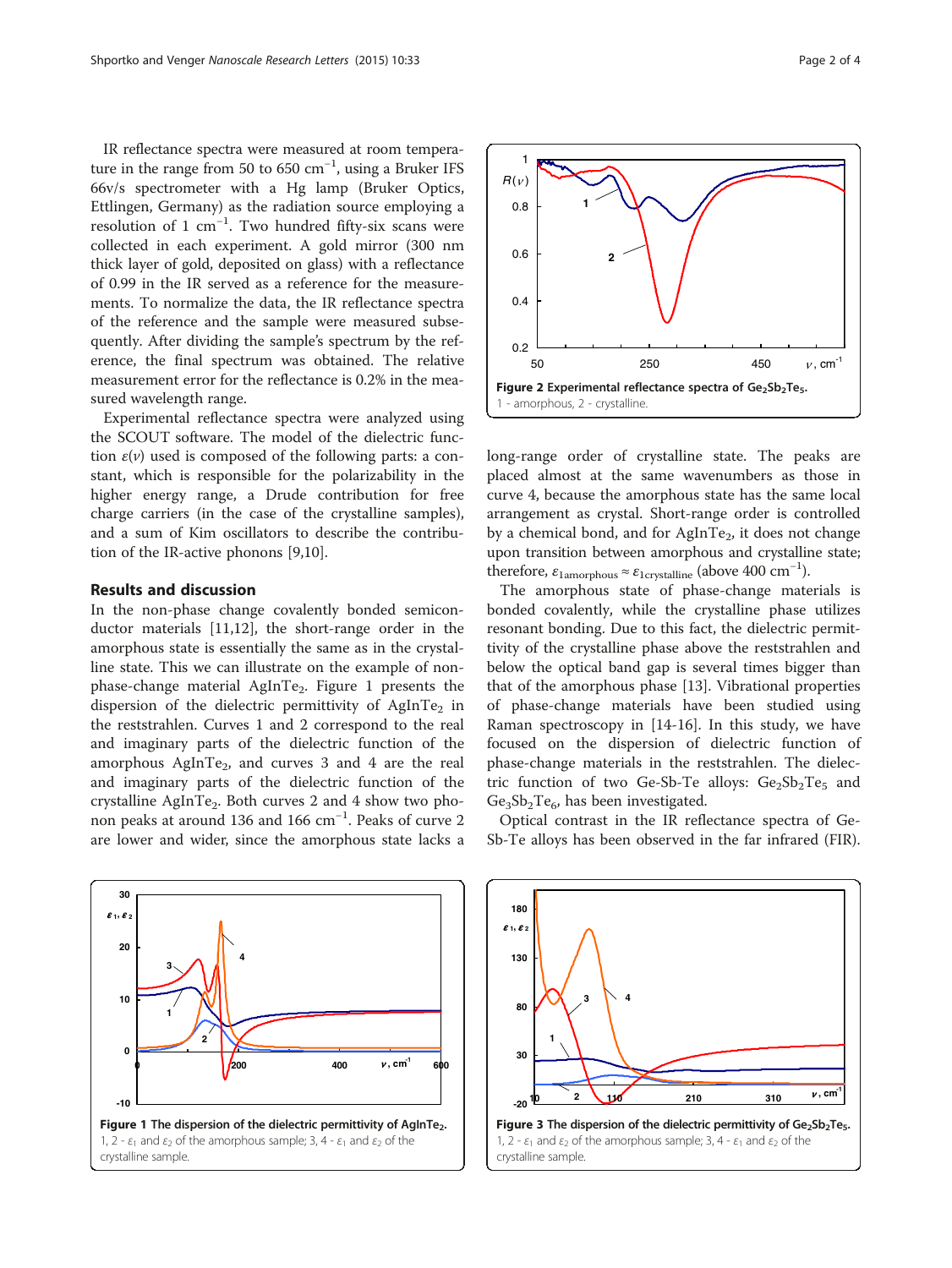

Experimental reflectance spectra of  $Ge_2Sb_2Te_5$  are shown in Figure [2](#page-1-0). Two deep minima above 250 cm−<sup>1</sup> in curves 1 and 2 are caused by the interference of the IR light in the  $Ge_2Sb_2Te_5$  film, other minima correspond to the phonons' absorption.

The dispersion of the dielectric function of amorphous and crystalline  $Ge_2Sb_2Te_5$  was obtained from the fit of IR reflectance spectra, and it is shown in the Figure [3](#page-1-0). Curves 1 and 2 correspond to the real and imaginary parts of the dielectric function of the amorphous  $Ge_2Sb_2Te_5$ , and curves 3 and 4 are the real and imaginary parts of the dielectric function of the crystalline  $Ge_2Sb_2Te_5$ . Unlike non-phase-change AgInTe<sub>2</sub>, one can notice the profound difference between the dielectric function of amorphous and crystalline phase-change  $Ge_2Sb_2Te_5$ . On one hand,  $\varepsilon_{2amorphous}(\nu)$  has following peaks at around 115 cm<sup>-1</sup>, 'shoulder' 149 cm<sup>-1</sup>, and small peak at 217 cm<sup>-1</sup>. On other hand,  $\varepsilon$ <sub>2crystalline</sub>(v) shows rise at very low wavenumbers; this corresponds to the contribution of free charge carriers and one strong phonon peak near 80 cm−<sup>1</sup> with a wide slope above 100 cm−<sup>1</sup> . Due to the high electronic polarizability in the crystalline state of  $Ge_2Sb_2Te_5$ ,  $\varepsilon_{1crvstalline} > \varepsilon_{1amorphous}$  in the range above 250 cm−<sup>1</sup> . The dispersion of the dielectric function of  $\text{Ge}_3\text{Sb}_2\text{Te}_6$  has almost the same appearance in the FIR. Real and imaginary parts of the dielectric function of both alloys have been obtained from the fit of experimental reflectance spectra and are shown in Figure 4. The dielectric function of amorphous Ge-Sb-Te alloys in the FIR has been composed of three oscillators; in the case of crystalline Ge-Sb-Te alloys, 3 oscillators and Drude component were used. Corresponding positions of the phonons' absorption peaks (in cm<sup>-1</sup>) in the  $\varepsilon_2(v)$  of studied Ge-Sb-Te alloys are shown in Table 1.

In Ge-Sb-Te alloys, the Ge and Te atoms build the octahedral and tetrahedral structures. A. Kolobov et al. [[17\]](#page-3-0) claim that the Ge atoms occupy the octahedral and tetrahedral symmetry positions in the crystalline and amorphous states in Ge-Sb-Te alloys, respectively. Authors [[18](#page-3-0)] have reported the phonon energies in Ge-Sb-Te alloys and assigned them to the vibrations of the structures built from the Ge and Te atoms.

To explain the contrast in the dispersion of the dielectric function between amorphous and crystalline Ge-Sb-Te samples, we compared our experimental results with data from [[18](#page-3-0)]. According to [\[18\]](#page-3-0), we assigned oscillators used to model the dielectric function of  $Ge_2Sb_2Te_5$  and  $Ge_3Sb_2Te_6$  (Table 1) to the vibrations of Ge-Te octahedra and tetrahedra. In amorphous Ge-Sb-Te, peaks A and B are close to the energies of the vibrations of Ge-Te octahedra; the peak C corresponds to the vibrations of Ge-Te tetrahedra. In case of crystalline Ge-Sb-Te alloys, peaks  $D$ ,  $E$ , and  $F$  correspond to the vibrations of Ge-Te octahedra.

Table 1 Positions of the phonons' absorption peaks (in  $cm^{-1}$ ) in the  $\varepsilon_2(v)$  of studied Ge-Sb-Te alloys

| Peak        | $Ge_2Sb_2Te_5$ | $Ge_3Sb_2Te_6$ |
|-------------|----------------|----------------|
| Amorphous   |                |                |
| A           | 115            | 116            |
| B           | 149            | 150            |
| C           | 217            | 216            |
| Crystalline |                |                |
| D           | 69             | 74             |
| E           | 89             | 91             |
| F           | 135            | 133            |